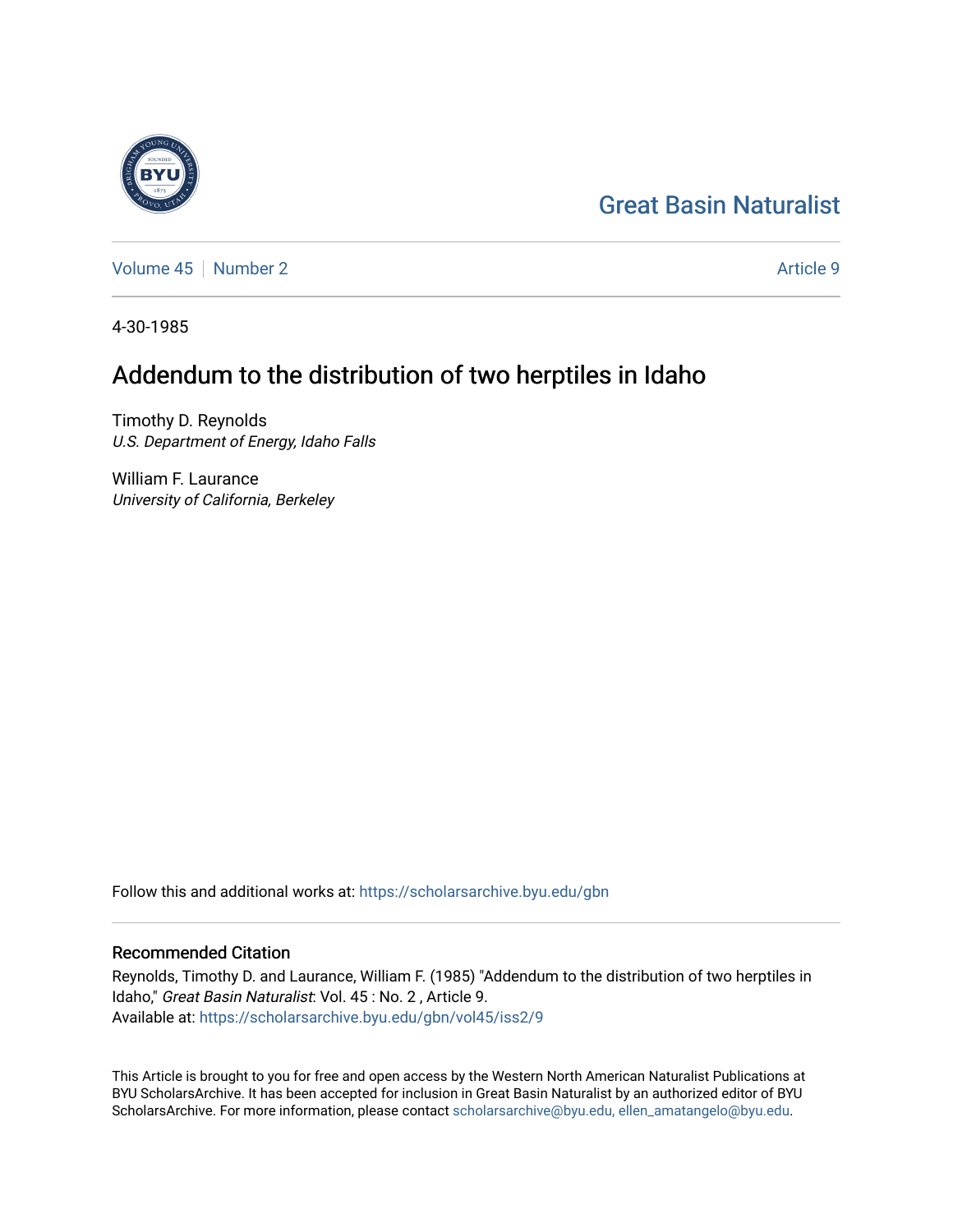### ADDENDUM TO THE DISTRIBUTION OF TWO HERPTILES IN IDAHO

Timothy D. Reynolds' and William F. Laurance<sup>2</sup>

ABSTRACT.— Due to an error in printing quality of an earlier article, the distribution maps for the night snake (Hypsiglena torquata) and the tiger salamander (Ambystoma tigrinum) in Idaho are reprinted.

Recently we presented county by county distributions of the night snake (Hypsiglena  $torquata$ ) and the tiger salamander (Ambystoma tigrinum) in Idaho (Laurance and Reynolds 1984). Our objective in that article was to confirm the presence of these species within the Idaho ranges indicated by Stebbins (1966, map 5 and 175), and document any

range extensions or gaps in distribution. The information was collected from the scientific literature, accounts of historical expeditions into Idaho, and interviews with various university, state agency, and qualified lay persons. The results were presented in two fig ures and two tables. The figures were intended to graphically illustrate and com-



Fig. 1. Range extension and previously documented range for Ambustoma tigrinum in Idaho compared with the range illustrated in Stebbins (1966).

Fig. 2. Range extension and previously documented range for Hypsiglena torquata in Idaho compared with the range illustrated in Stebbins (1966).

<sup>&#</sup>x27;Radiological and Environmental Sciences Laboratory, U.S. Department of Energy. 550 Second Street, Idaho Falls. Idaho 83401. -Museum of Vertebrate Zoology, University of California, 2.59.3 Life Sciences Building, Berkeley, California 94720.